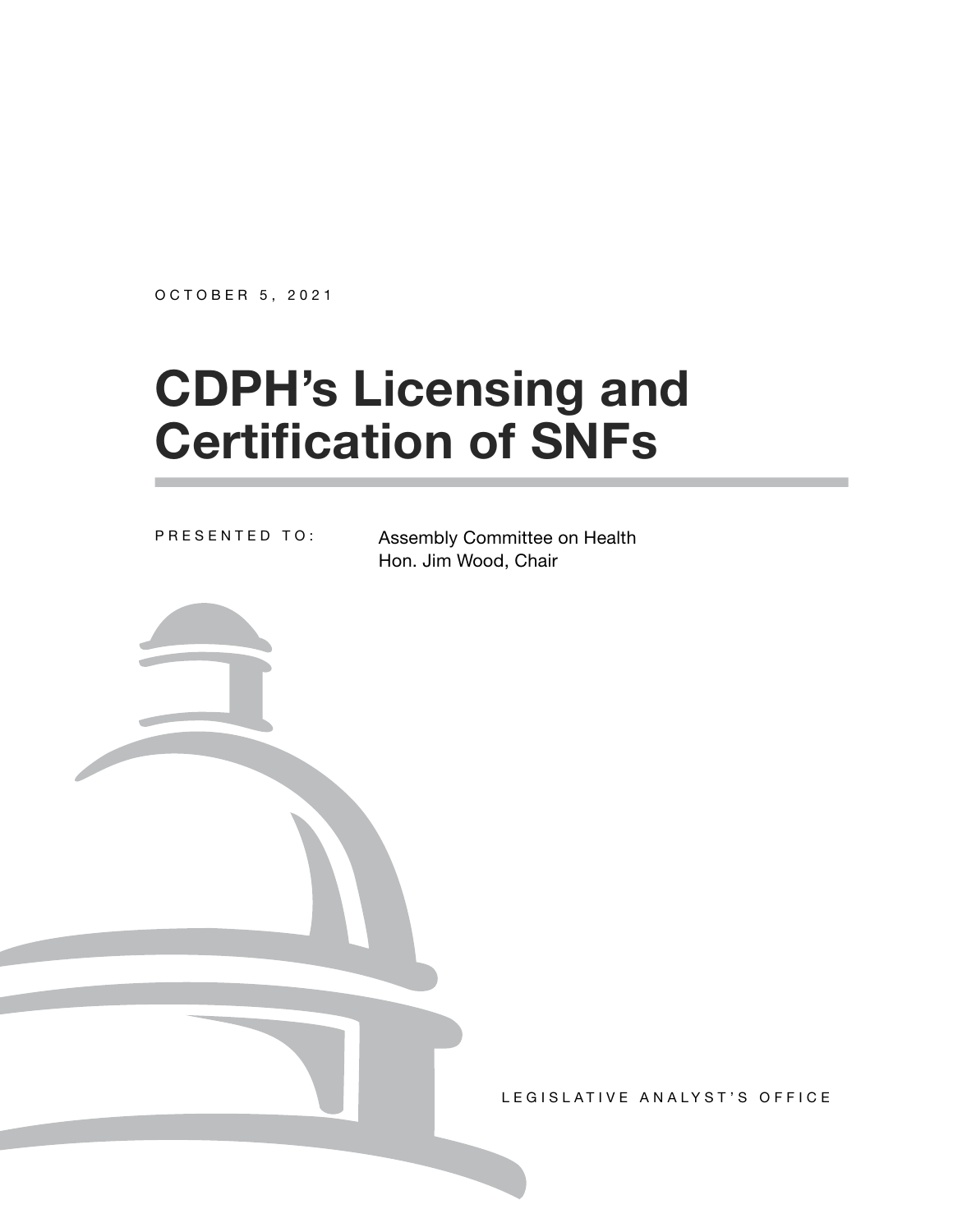#### **Order of Presentation**

- ▶ Overview of the California Department of Public Health's **(CDPH's) Licensing and Certification (L&C) Program**
- ▶ Key L&C Program Statutory Responsibilities and Required **Process-Related Time Lines Related to Skilled Nursing Facilities (SNFs)**
- ▶ L&C Program Budget Augmentations Since 2014-15
- ▶ Staffing Levels and Vacancy Rates of Nurse Surveyors
- ▶ Current L&C Program Performance Related to SNFs in **Several Key Areas**
- X **Issues for Legislative Consideration**

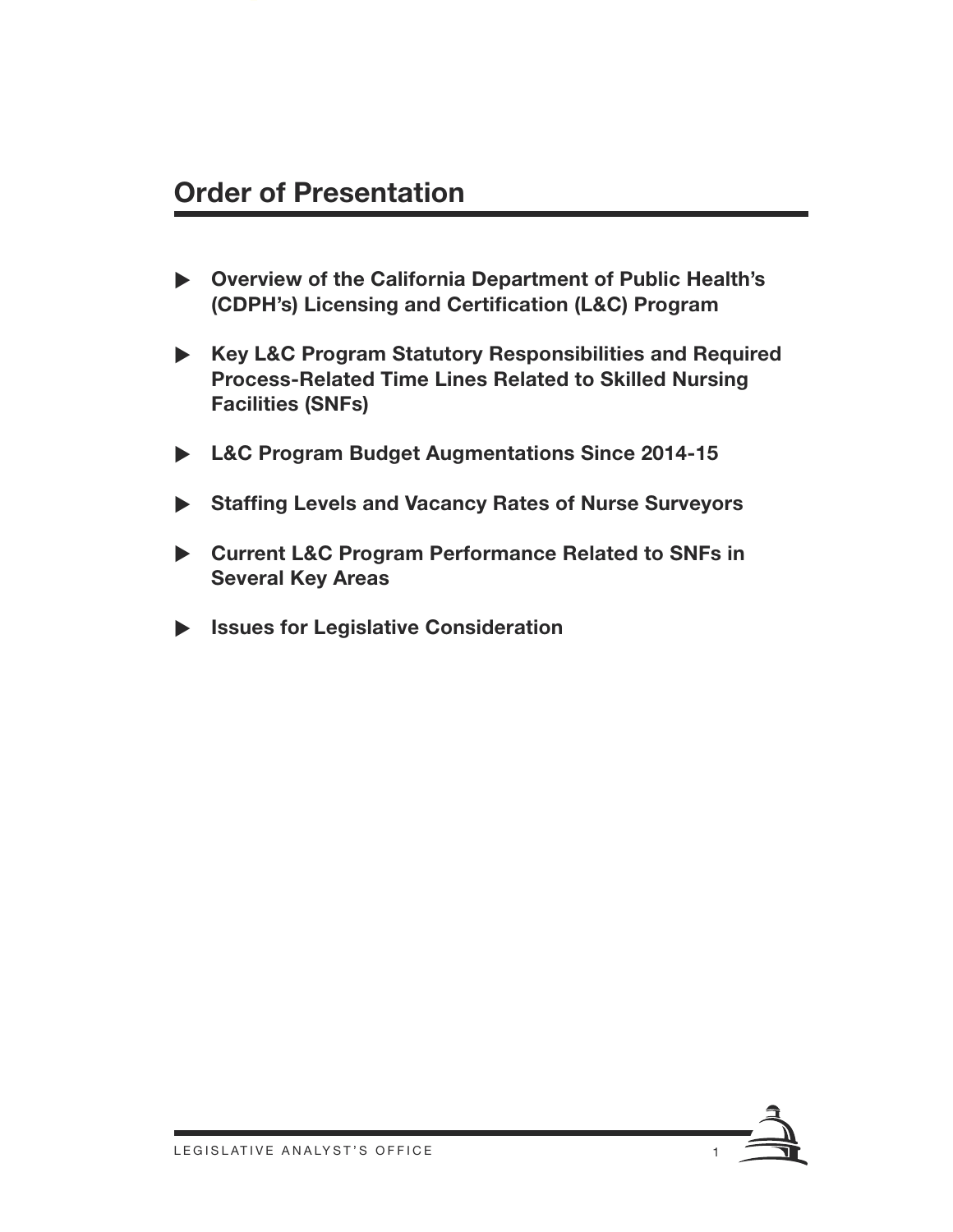# **Overview of CDPH's L&C Program**

- CDPH oversees L&C of certain health facilities, totaling more than 11,000 statewide and including general acute care hospitals, home health agencies, hospices, and SNFs. The program is administered by CDPH in 14 regional districts, including Los Angeles County. CDPH contracts with Los Angeles County (Department of Public Health) to perform most L&C functions for health facilities in that county.
- L&C provides the following benefits to a health facility applicant:
	- A state license allows a health facility to operate in California.
	- CDPH contracts with the Centers for Medicare and Medicaid Services (CMS) to certify facilities on behalf of CMS. Federal certification allows a health facility to receive Medicare and Medi-Cal reimbursements.
- In addition to reviewing applications from health facilities for L&C and conducting associated inspections, the L&C Program has an important enforcement role that includes investigation of complaints and facility-reported incidents (FRI).
- **LAC's Professional Certification Branch administers certification** of certified nurse assistants, home health aides, hemodialysis technicians, and nursing home administrators, including investigation of complaints against these caregivers.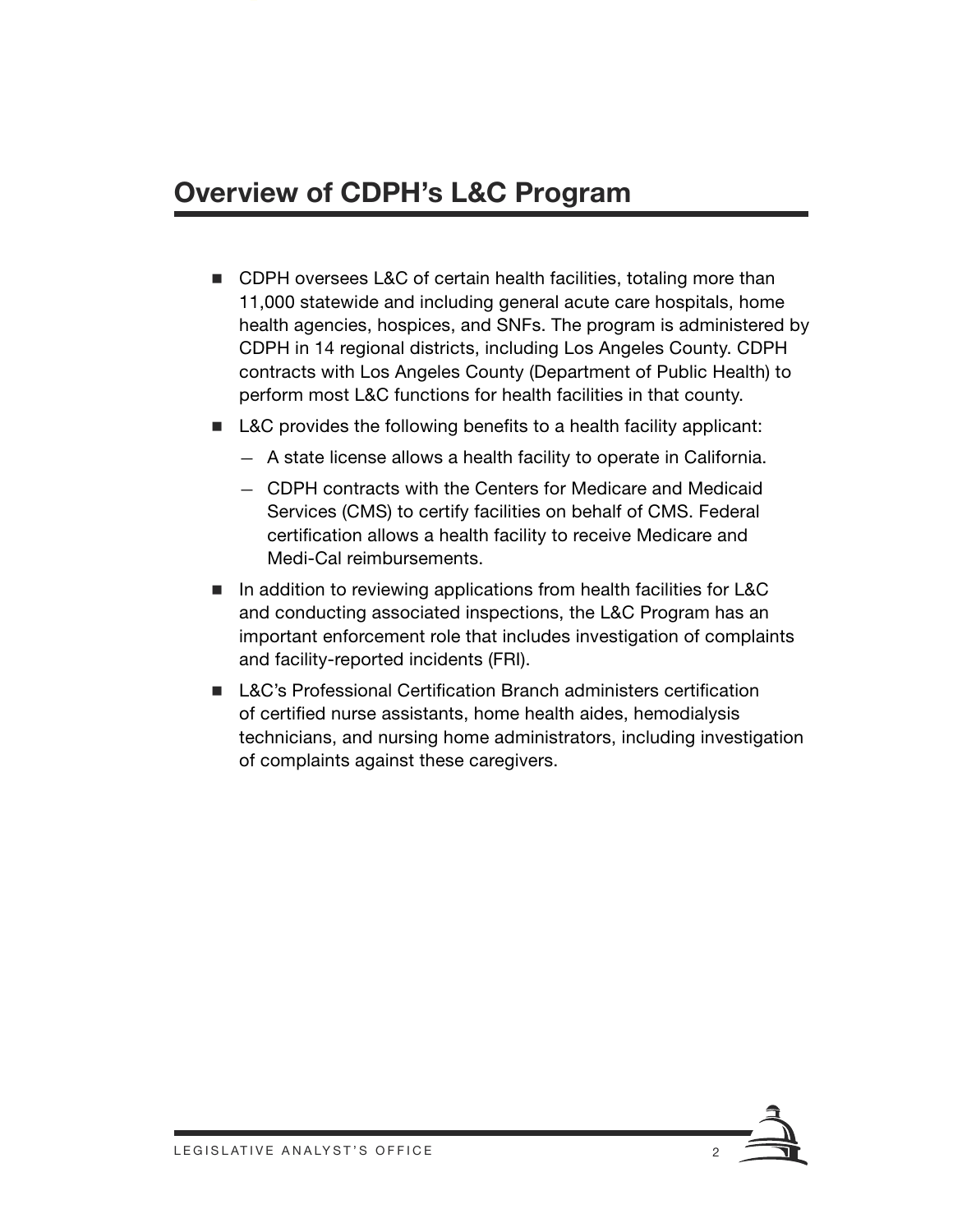## **Key L&C Program Statutory Responsibilities and Required Time Lines Related to SNFs**

The L&C Program has five main sets of responsibilities that are relevant to the L&C of California's more than 1,200 SNFs, as described below. (These requirements also apply to the L&C of other long-term care facilities. In some cases, they also apply to the L&C of other types of health facilities.)

- *Reviewing SNF L&C Applications and License Updates.* The L&C Program (through its Centralized Applications Branch) reviews license applications and any change that requires an updated license—such as changes of ownership, location, number of beds, service, and name—or other changes that must be reported to CDPH.
- Conducting SNF Inspections. After initial processing, applications approved for initial licensure or changes to the license move to the relevant district office for an on-site inspection, or "survey." The L&C Program also conducts periodic unannounced inspections to ensure compliance with state and federal laws and regulations, including compliance with staffing ratios mandated by Chapter 52 of 2017 (SB 97, Committee on Budget and Fiscal Review).
	- For new license applications, the L&C Program may issue provisional licenses, good for six months. The program must conduct a full inspection near the end of the six months and do one of the following: issue a regular license, extend the provisional license for six months if facility is making substantial progress in meeting licensing requirements, or not issue a regular license if substantial progress is not being made.
	- Under state law, unannounced inspections of SNFs must take place at least once every two years and annually if the facility has had a serious violation in the past 12 months. Federal regulations require unannounced inspections at least every 15 months; the statewide average must be every 12 months or less. Compliance with state and federal standards can be determined in the same inspection.

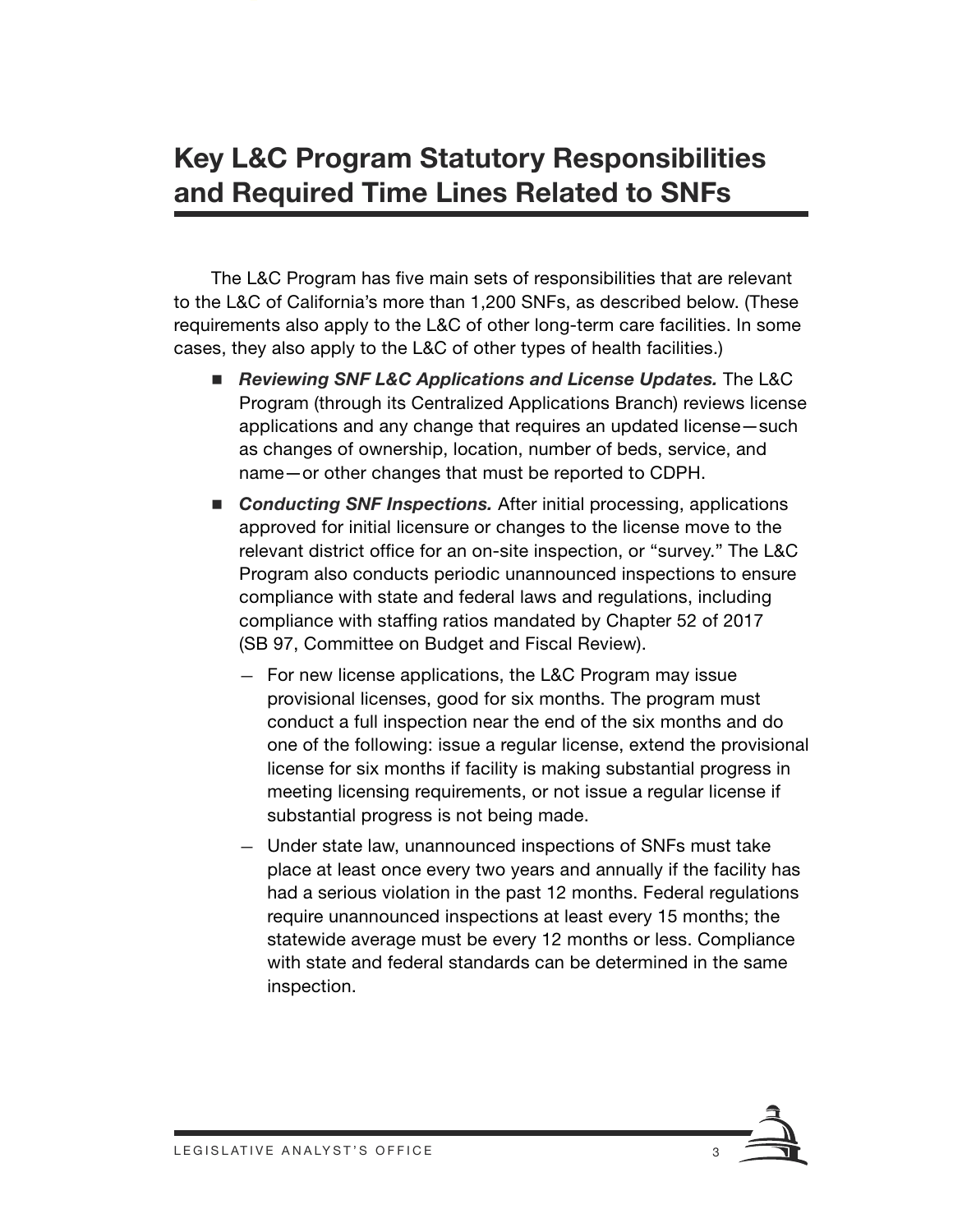# **Key L&C Program Statutory Responsibilities and Required Time Lines Related to SNFs**

- Conducting Investigations. The L&C Program investigates complaints and FRIs, such as accidents, disease outbreaks, patient abuse or neglect, unsafe conditions, and medication errors. In addition, the L&C Program's Medical Breach Enforcement Section investigates breaches of patients' medical information.
	- CDPH has ten working days to make an on-site investigation or inspection in response to a complaint. In cases of immediate jeopardy (those in which alleged noncompliance with rules has caused, or is likely to cause, serious injury, harm, impairment, or death to a patient), CDPH has 24 hours. CDPH must complete complaint investigations within 60 days, with the possibility of one 60-day extension.
- **Enforcement.** If in the course of conducting an inspection or investigation CDPH determines a SNF is in violation of state or federal rules, CDPH must issue a notice to correct the violation and issue a citation. Citations may include enforcement actions (federally referred to as remedies) such as civil penalties, license suspension, termination of certification, appointment of a temporary manager, denial of payment, or transfer of residents.
	- CDPH has 24 hours to issue a notice to correct the violation(s) and of its intent to cite the SNF upon determining that a SNF is in violation of state or federal rules.
	- State citations must be issued within 30 days of the completed investigation. However, if CDPH intends to impose a federal enforcement remedy, the Statement of Deficiencies must be delivered within ten working days of exiting the inspection and the facility must send back its plan of correction ten calendar days later.

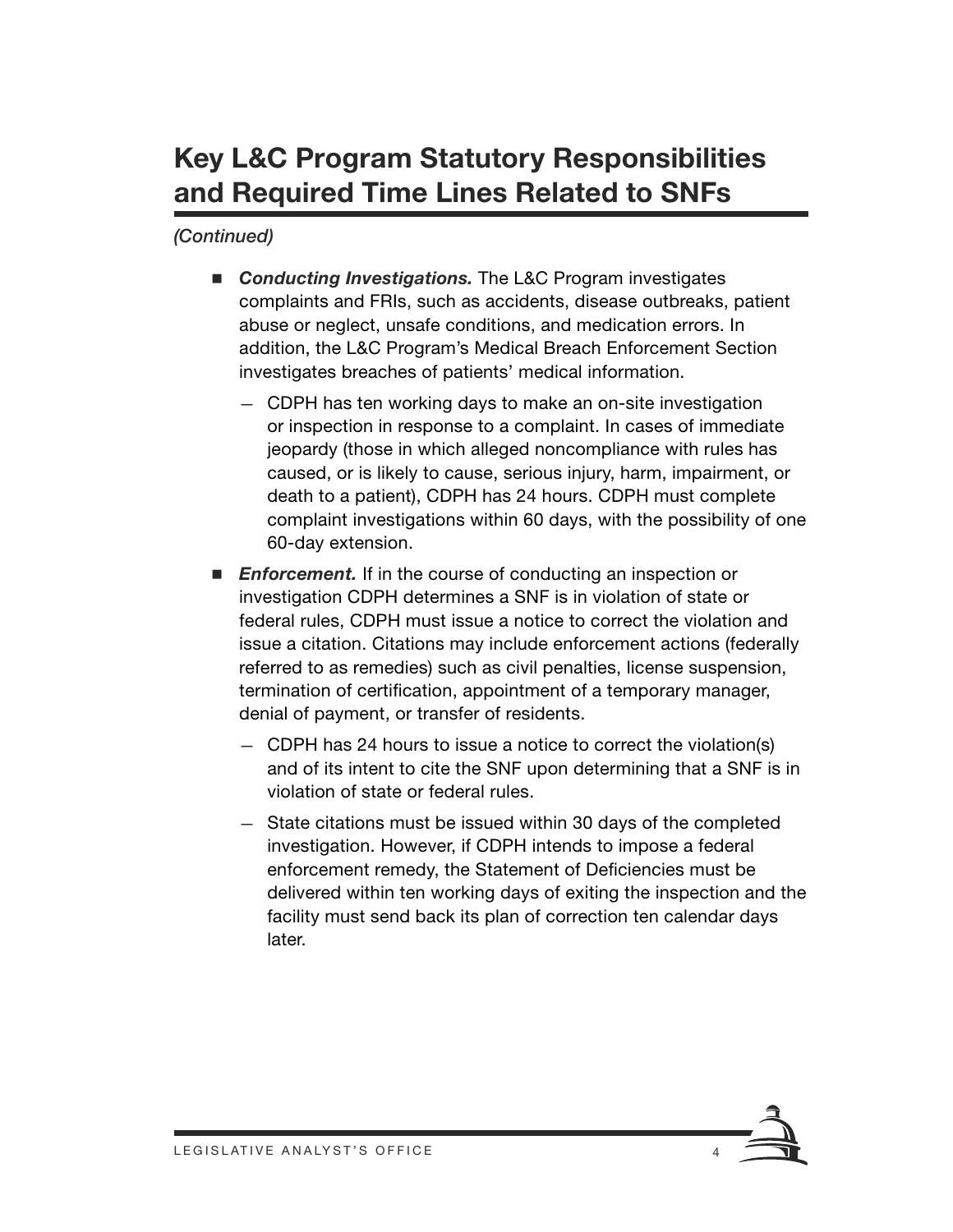# **Key L&C Program Statutory Responsibilities and Required Time Lines Related to SNFs**

- **Reporting.** CDPH is required to:
	- Submit a report to the Legislature annually on state and federal enforcement activities along with any recommendations for additional legislation to improve the effectiveness of the enforcement system or enhance the quality of care at long-term care facilities.
	- Publish an annual fee report each February with proposed health facility licensing fees for the upcoming fiscal year. These fees help pay for the L&C Program.
	- Submit a report to the Legislature annually, with L&C Program performance metrics and estimates of costs, workload, and proposed health facility fees.
	- Publish quarterly metrics online about the volume, timeliness of initiation, timeliness of completion, and disposition of:
		- Investigation of facility complaints and FRIs.
		- Investigation of paraprofessionals.
		- Relicensing and re-certification inspections.
		- L&C Program vacancy rates and hiring.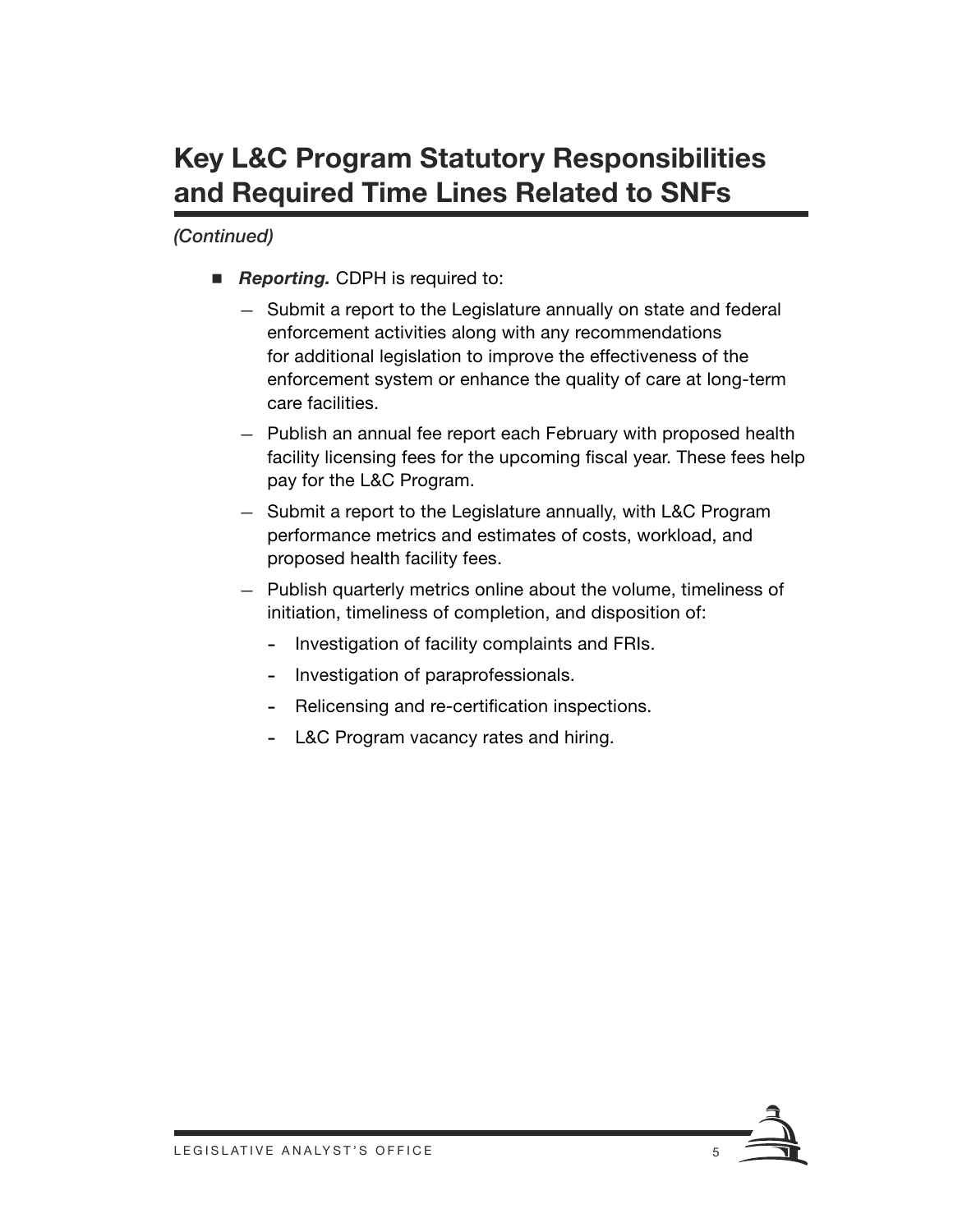### **L&C Program Budget Augmentations Since 2014-15**

The Appendix to this handout includes a table that summarizes the legislatively approved budget augmentations that CDPH has received from 2014-15 through 2021-22 intended to improve the timeliness and quality of the work performed by the L&C Program. Since 2014-15, \$147.8 million ongoing and 532.6 positions have been added to the L&C Program. The total budget for the L&C Program is \$394 million and includes 1,465.3 authorized positions.

Highlights from this budget history include:

- In response to legislative concerns, CDPH contracted with Hubbert Systems Consulting in 2014 for a gap analysis in the L&C Program and has since been implementing recommendations from that report.
- CDPH received funding to increase the number of L&C positions, most significantly in 2015-16 and 2020-21, including for Health Facility Evaluator Nurse (HFEN) surveyor staff.
- CDPH received funding and approval for positions to make quality improvements in processes, recruiting, training, information technology systems, and dashboards. In addition, the 2014-15 budget required additional online reporting by CDPH of performance metrics.
- As required by the 2014-15 budget, CDPH conducted a pilot program to determine whether non-nurse L&C staff could conduct investigations of medical breaches. Previously, HFENs at district field offices conducted this workload. The 2021-22 budget included funding and positions for the Medical Breach Enforcement Section to centralize this workload and maximize the use of non-HFEN staff.
- The 2017-18 budget required SNFs to enhance staff-to-patient ratios, requiring 3.5 hours of direct care per day for each resident (up from 3.2) with 2.4 of those hours filled by certified nurse assistants (CNAs). It required CDPH to develop regulations and processes by which a facility could request a waiver to these rules. CDPH has since received funding to support its review and approval of CNA training programs.

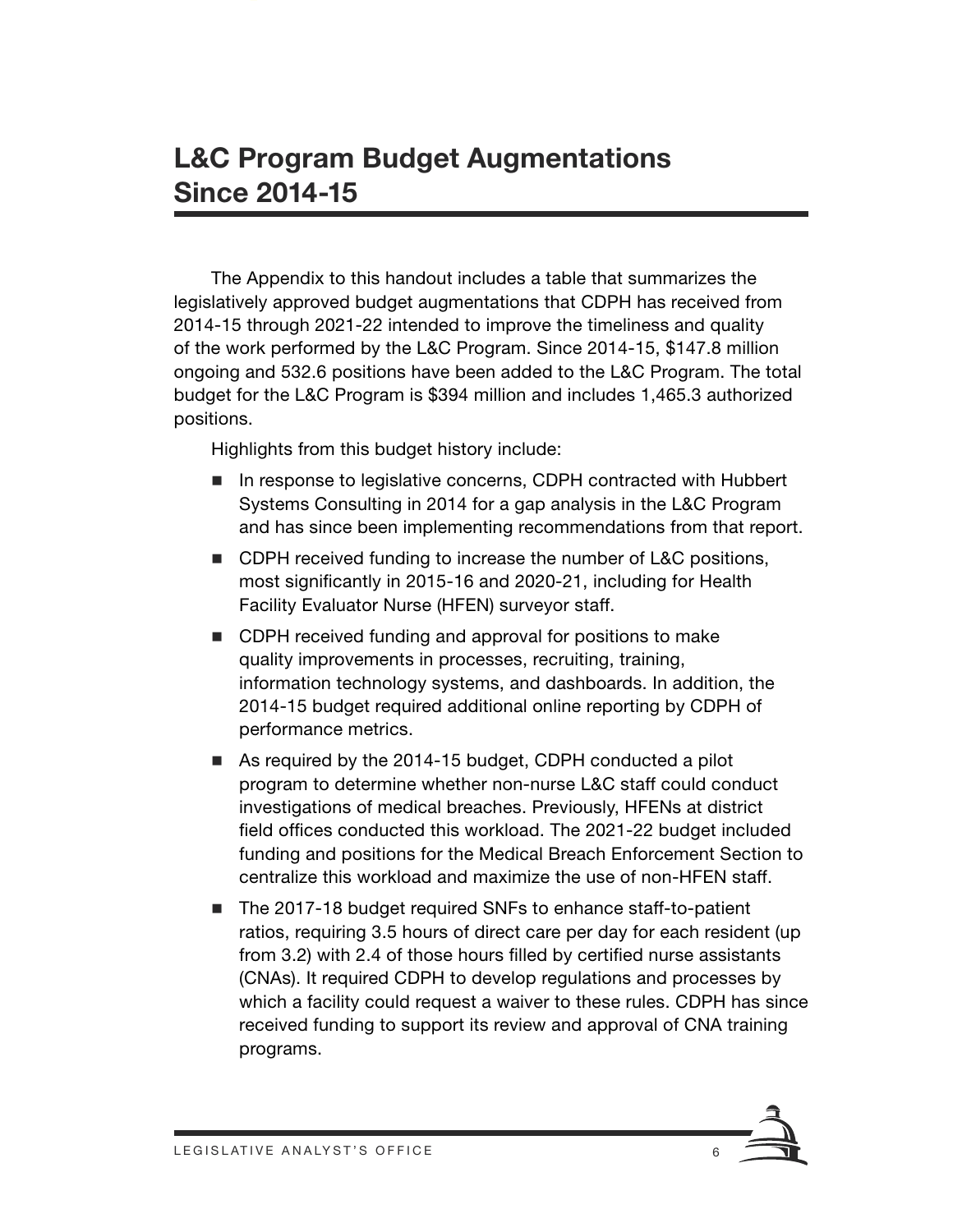## **L&C Program Budget Augmentations Since 2014-15**

- In 2019-20, CDPH received approval to execute a new contract with Los Angeles County (for the work performed by the county on CDPH's behalf), which includes performance benchmarks and associated incentive payments.
- In 2020-21, CDPH received approval for permanent positions to expand and centralize the work of its Policy Enforcement Branch, which responds to requests from field offices on how to interpret statute, regulations, and policies. This aids surveyors in identifying deficiencies and applying appropriate enforcement actions in a consistent manner. Chapter 650 of 1998 (AB 1133) required establishment of a centralized unit to provide such technical assistance, but positions were never funded until 2020-21.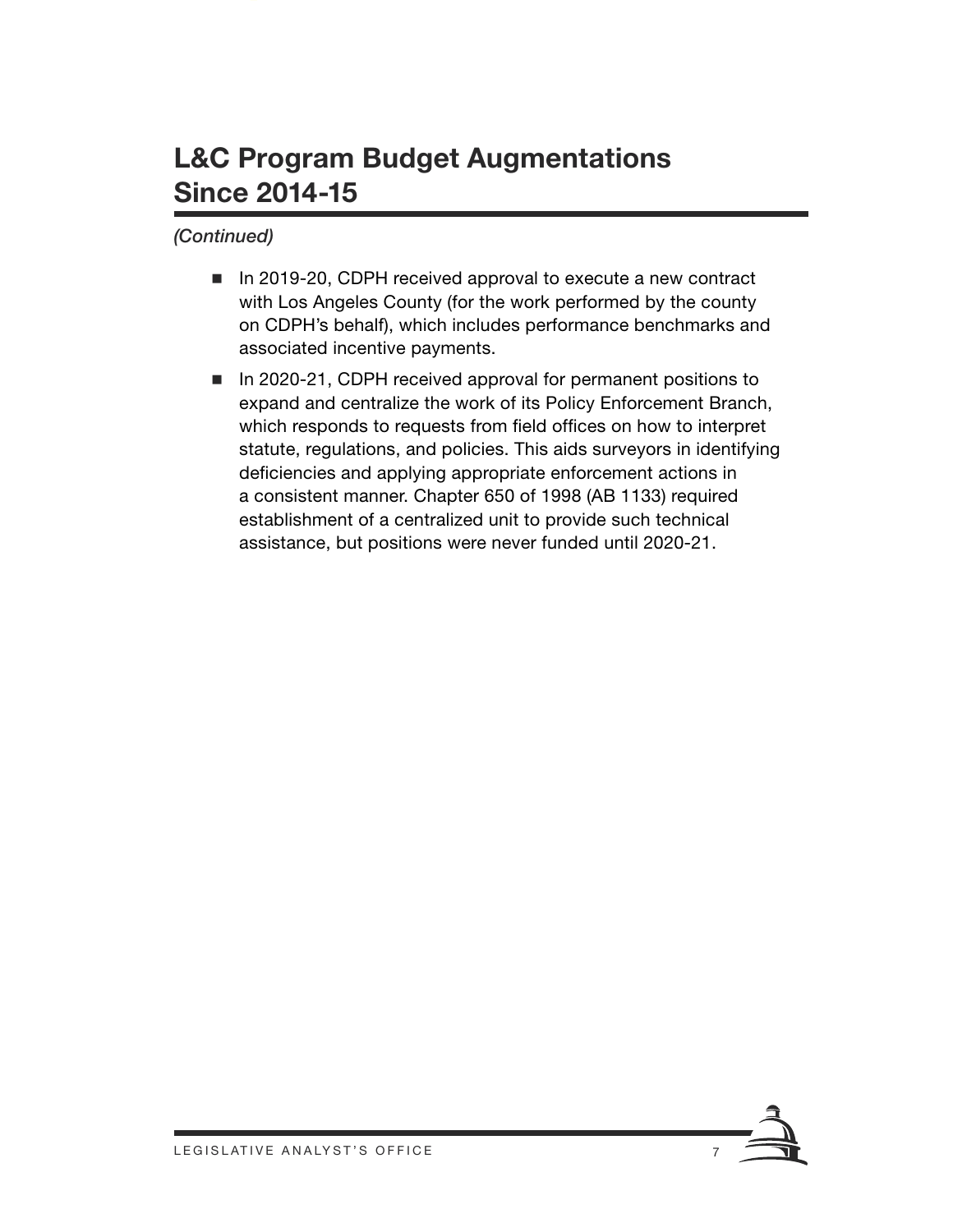## **Staffing Levels and Vacancy Rates of Nurse Surveyors**

Inspections and investigations of health facilities are led by HFENs.

*HFENs Spend Much of Their Time on SNF-Related Work.* About 70 percent of L&C field operations staff are surveyors/inspectors, the majority of whom are HFENs (603 of 1,004 field office positions). HFENs are trained to evaluate all types of licensed health facilities and currently spend an average of 44 percent of their time on SNF-related work.

*Hiring and Retaining HFENs Has Been an Ongoing Challenge.* CDPH has indicated over time that turnover in this position is high and upon hire, training can take up to 12 months. In 2015, CDPH engaged contractors to develop strategies for, and assist with, recruitment, training, and retention of HFENs. The figure below shows that the HFEN vacancy rate—after peaking at 19.5 percent in June of 2016 (this peak was due in large part to the addition of authorized positions in the 2015-16 budget)—reached a low of 3.6 percent in 2019 as a result of the concerted efforts to fill positions. It began climbing again, however, with the recent addition of new positions and the onset of coronavirus disease 2019 (COVID-19), which CDPH indicates led to increased retirements and HFEN departures.

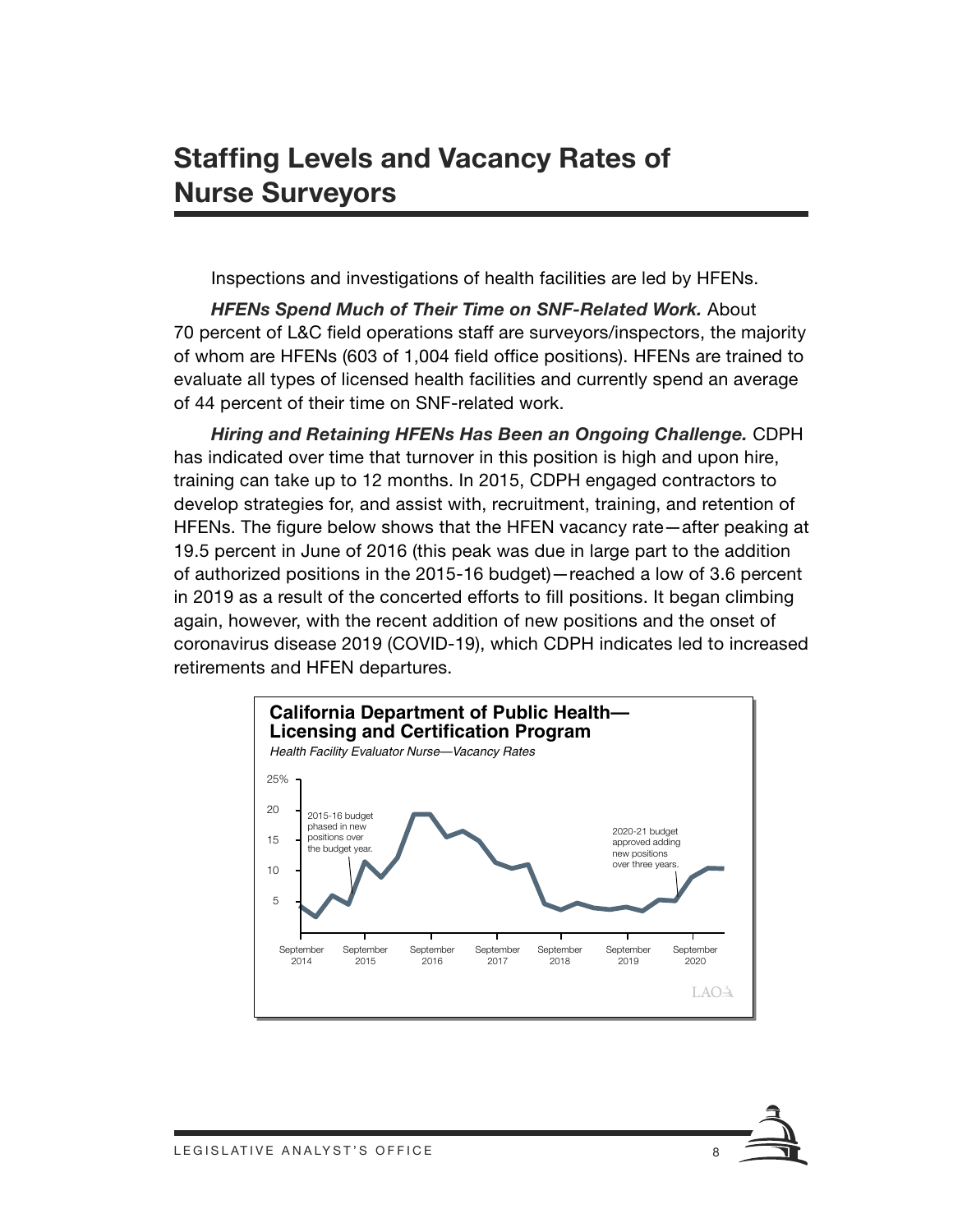#### **Current L&C Program Performance at SNFs**

*Centralized Application Processing.* Applications (for initial license or other changes to the license) often require two steps: (1) processing the application itself and (2) conducting a survey to approve the license or license change. In 2015-16, CDPH centralized the work associated with the first step—processing of health facility applications. (Previously, field offices handled this step as well as any subsequent required surveys.) Significant delays resulted, however, as CDPH indicates it had underestimated the workload associated with processing applications. In 2018, CDPH used existing and blanket authority to address the accumulating workload by hiring temporary positions. The 2020-21 budget provided funding and authority to make these 43 positions permanent. Significant delays have been reduced as a result of the temporary, now permanent, positions at CDPH's central branch. For example, the figure below shows that both the number of open SNF applications and the length of processing time has improved since 2017-18. Still, this process can be time consuming. For example, the median age of pending change-of-ownership applications as of March was around nine months (and this is only the first step in this case).

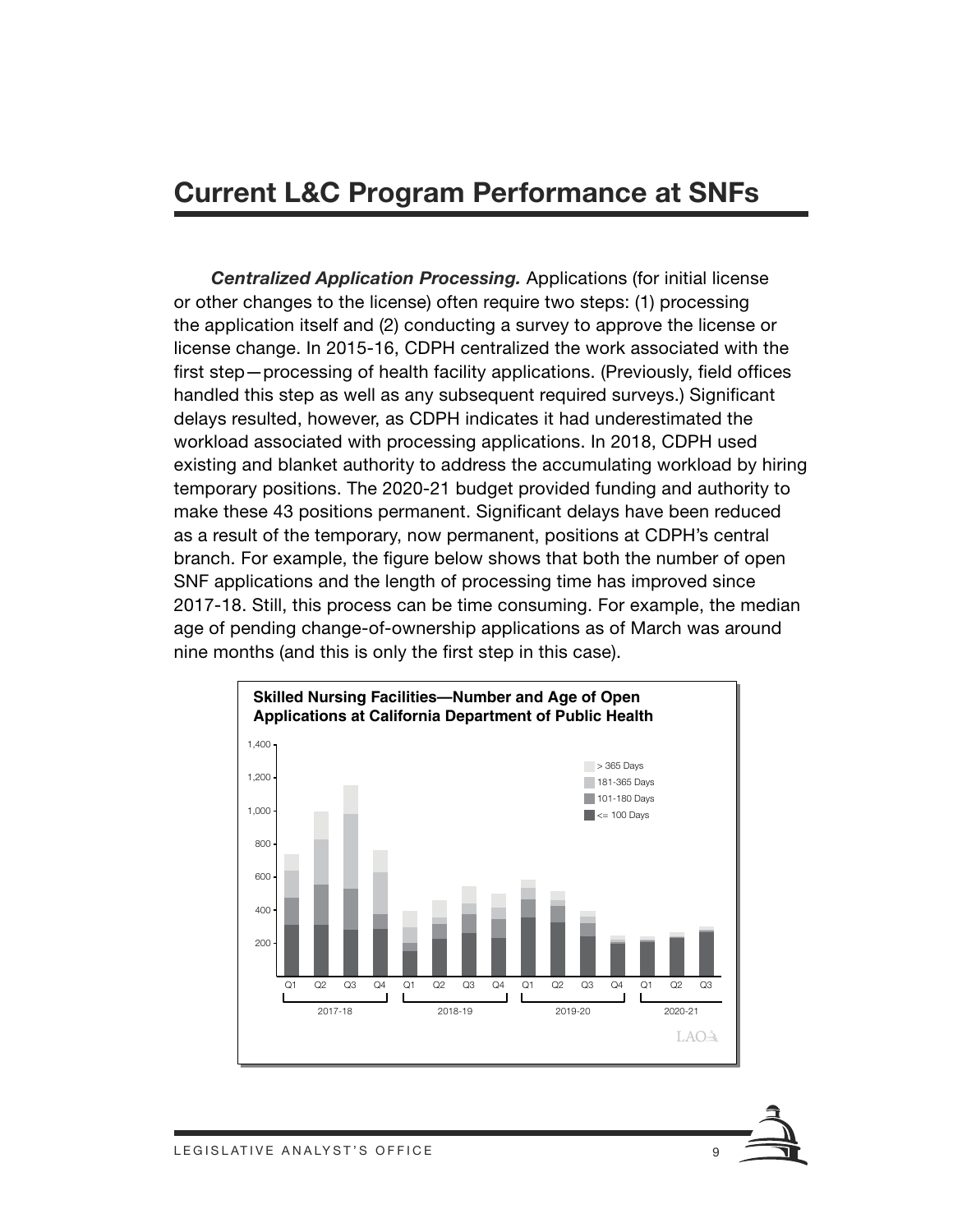# **Current L&C Program Performance at SNFs**

#### *(Continued)*

*Field Office Surveys.* Field office staff, led by HFENs, complete the second step associated with applications (if the application requires a survey). The COVID-19 pandemic has affected the ability of surveyors to complete these surveys. At the end of March 2021, there were 32 completed SNF applications awaiting a survey with a median age of 342 days. By comparison, at the end of September 2019, there were just five SNF applications awaiting a survey with a median age of 45 days. As of March 2021, pending licensure surveys for changes in ownership (following completion of the application) had a median age of 306 days, meaning a change in ownership could take more than a year and a half from start to finish.

*Complaint and FRI Investigations.* By law, complaint investigations must be initiated within ten working days (or within 24 hours in the case of immediate jeopardy). Chapter 18 of 2015 (SB 75, Committee on Budget and Fiscal Review) established time lines by which long-term health care facility complaint investigations had to then be completed.

- For immediate jeopardy complaints received between July 2016 and July 2018, investigations had to be completed within 90 days.
- For other complaints, investigations had to be completed within 90 days from July 2017 to July 2018.
- For all complaints received as of July 2018 onwards, investigations have to be completed within 60 days.

The figure on the next page shows that CDPH has not met the new 60-day deadline for immediate jeopardy investigations in at least 10 percent of cases since the deadline took effect in July of 2018, and completion times became notably worse during the pandemic. (CDPH notes that shifting workload priorities since the onset of COVID-19, such as infection control, have affected investigation completion times). As of March 2021, there were 5,542 open complaints against SNFs, 693 of which were considered immediate jeopardy.

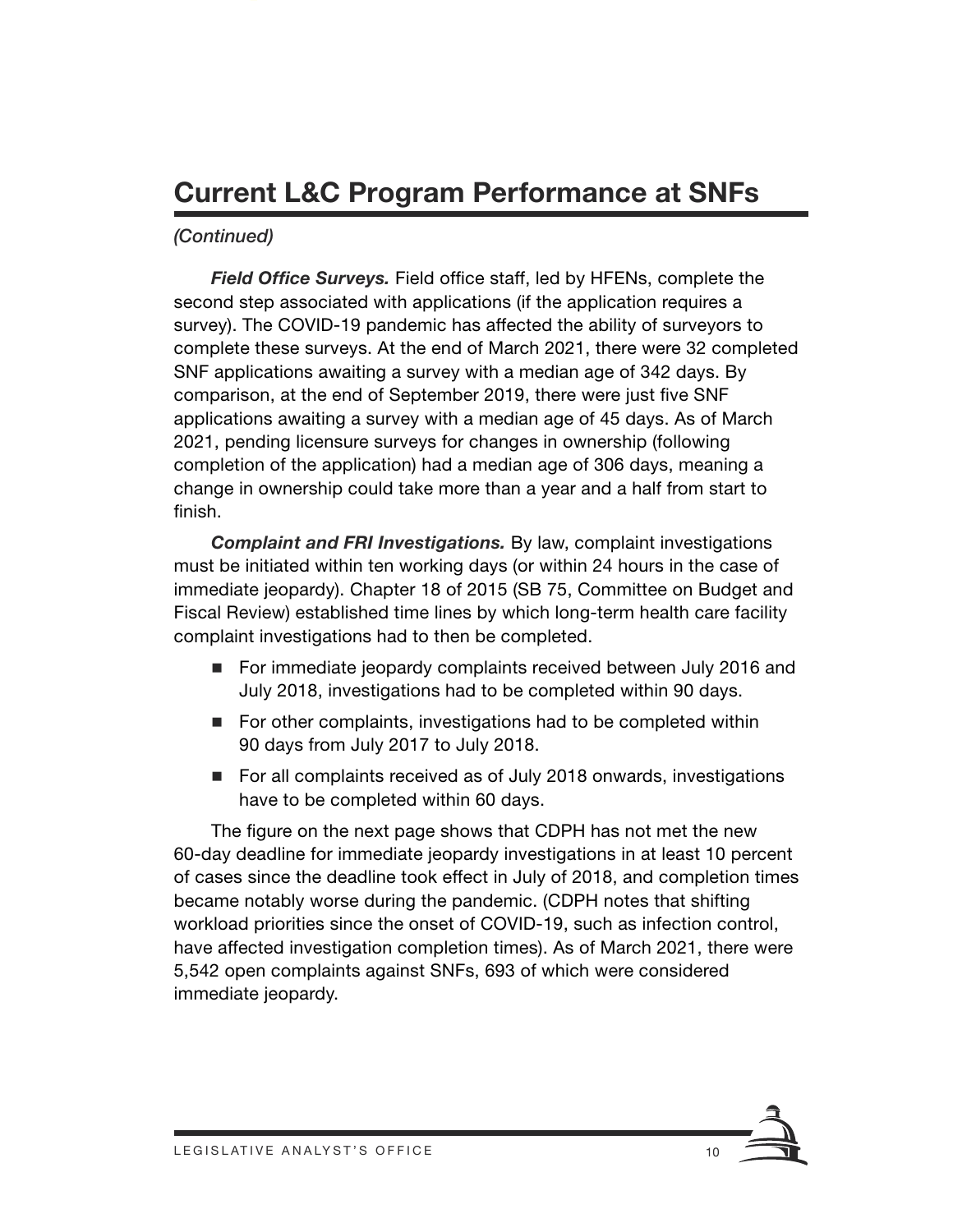# **Current L&C Program Performance at SNFs**

#### *(Continued)*



*Enforcement Actions.* While statute does not specify a specific time frame for issuing civil penalties, legislative intent language calls for a citation system that can impose "prompt and effective civil sanctions" when violations of state or federal rules have been substantiated. Yet, from January 2017 through June 2021, CDPH took, on average, 240 days to issue 2,245 civil penalties against SNFs that were the result of the more serious of violation types. In more than 10 percent of cases, CDPH took more than a year to do so (in 2 percent of cases, CDPH took more than three years to issue the penalty). Facilities also have the option to appeal the penalty, which they did in 45 percent of cases, further extending the ultimate time line. With such delays, payment of penalties can be especially complicated if a SNF changes ownership hands. This is particularly true if there is also a delay in processing the application to change owners.

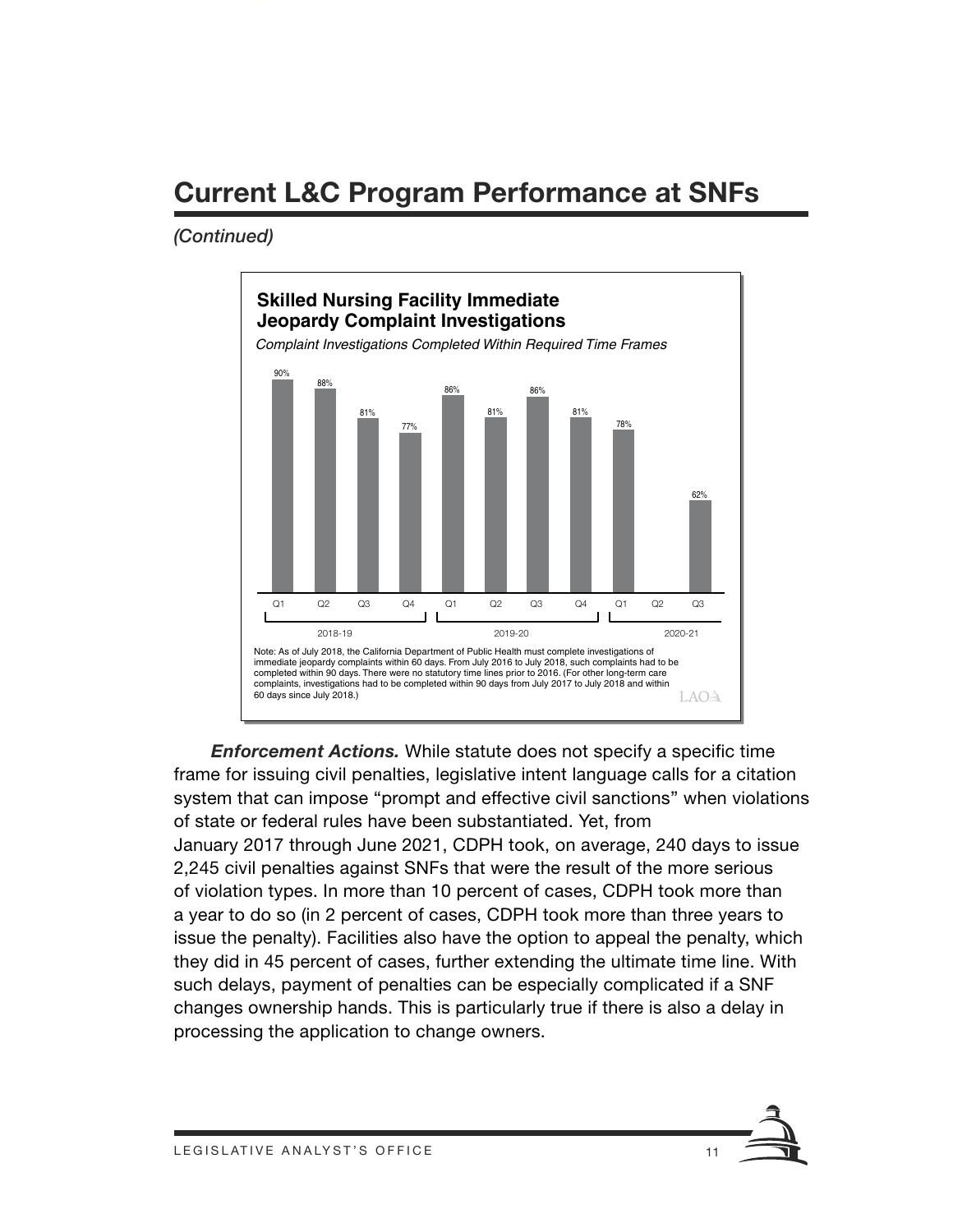### **Issues for Legislative Consideration**

Despite numerous changes made to improve CDPH's L&C Program, significant challenges still remain. In addition, COVID-19 revealed long-standing issues in SNFs as residents experienced disproportionate levels of COVID-19 cases and deaths, highlighting the importance of monitoring quality of care and patient safety. COVID-19 also affected CDPH's ability to conduct its oversight. Not only were on-site visits more difficult, but surveyors had to prioritize infection prevention and control at the expense of other compliance monitoring. In addition, COVID-19 led to more HFEN vacancies than previously expected. According to its website's most recent data, CDPH has not yet been able to take advantage of funding and authority provided in 2020-21 for new HFEN positions. We raise several questions below for the Legislature to consider asking of the administration.

- What permanent changes in L&C oversight of SNFs should be considered as a result of the pandemic? For example, L&C staff were required to provide extensive infection control training and monitoring at SNFs as COVID-19 case rates spiked at SNFs. Should any such statutory changes be considered going forward? In addition, have any other lessons been learned from the COVID-19 experience that should be applied to L&C oversight of SNFs?
- What additional technology improvements could help L&C reduce the number and age of open complaints and FRIs and application processing and licensure survey times and potentially improve the consistency and quality of these processes and surveys?
- What has been the effect of centralizing application processing, medical breach investigations, and policy interpretation? Has it helped improve L&C of SNFs? Has it led to any unintended consequences in SNF oversight?
- How does CDPH intend to address the challenges associated with the recruitment and retention of HFEN staff, as such have been exacerbated by the pandemic?
- How does CDPH intend to address the number and age of SNF applications awaiting licensure surveys?
- What steps could CDPH take to reduce the time between the occurrence of a violation and issuance of a penalty?

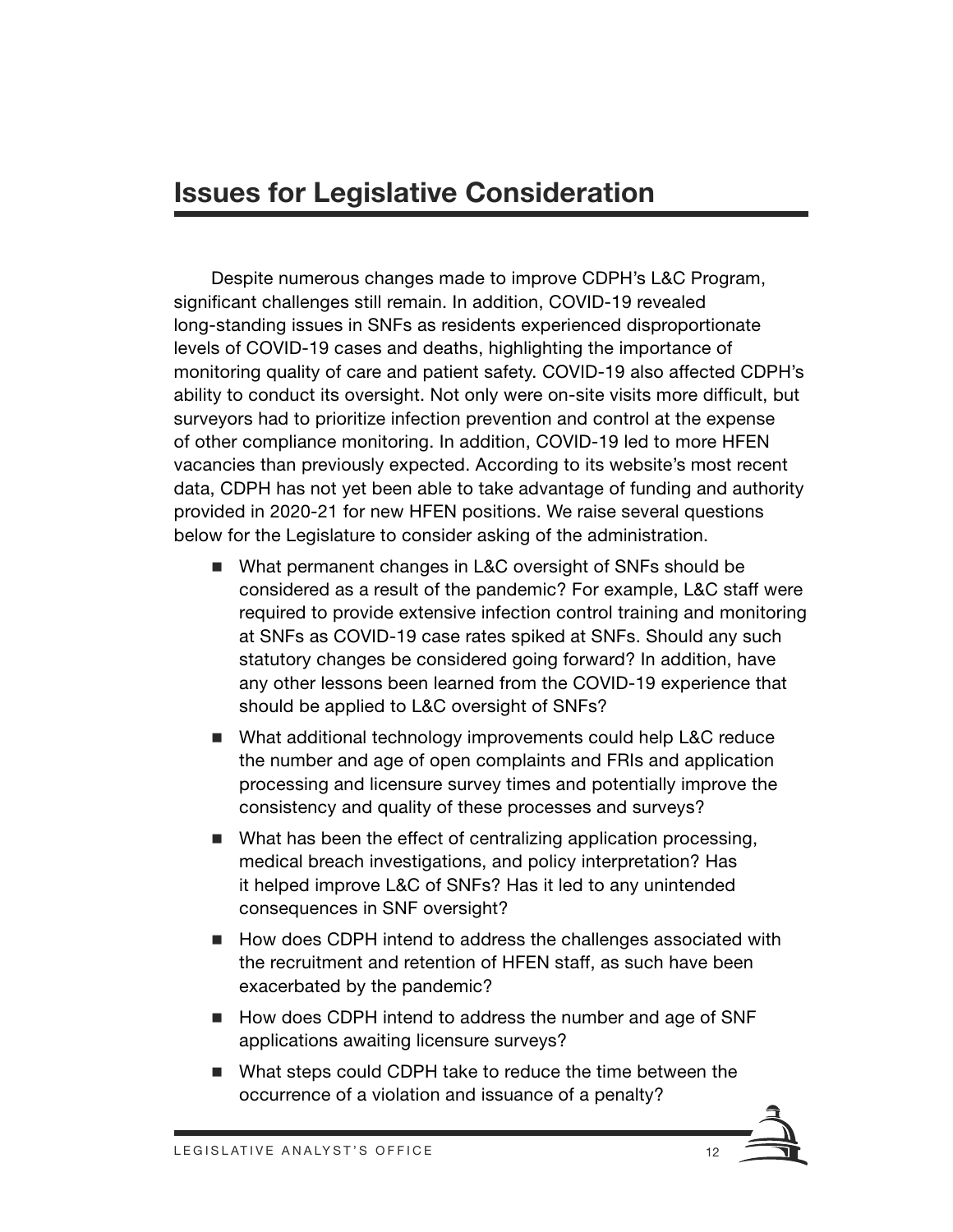# **Appendix: Recent Budget Actions in the Licensing and Certification Program**

| <b>Budget Act</b> | <b>Description</b>                                                                                                                                                                                                                                                                                                                                                                                                                                                                                               | <b>Total Augmentation</b>                                                                              | <b>Total Positions</b>                    |
|-------------------|------------------------------------------------------------------------------------------------------------------------------------------------------------------------------------------------------------------------------------------------------------------------------------------------------------------------------------------------------------------------------------------------------------------------------------------------------------------------------------------------------------------|--------------------------------------------------------------------------------------------------------|-------------------------------------------|
| 2014-15           | Provided funding for:<br>• Investigation of complaints against LTC professionals (18 limited-<br>term positions and \$1.9 million for two years).<br>Required CDPH to report quarterly metrics online about the volume,<br>timeliness of initiation, timeliness of completion, and disposition of:<br>• Investigation of facility complaints and FRIs.<br>• Investigation of certified professionals.<br>• Relicensing and re-certification.<br>• L&C vacancy rates and hiring.                                  | \$1.9 million in 2014-15<br>and 2015-16                                                                | 18 two-year,<br>limited-term<br>positions |
| 2015-16           | Provided funding for:<br>• L&C workload (237 positions phased in and \$19.8 million in<br>2015-16 and \$30.4 million in 2016-17 and ongoing).<br>• Quality improvement projects (\$2 million one time).<br>• Los Angeles County contract increase (\$14.8 million ongoing) and<br>oversight by CDPH (three positions and \$378,000 ongoing).<br>Established time lines for completing complaint investigations<br>(phased in-by July 1, 2018 all within 60 days).                                                | • \$37 million in<br>2015-16<br>• \$47.6 million in<br>2016-17 and ongoing                             | 240 positions                             |
| 2016-17           | Provided funding for:<br>• Quality improvement contracts-redesign of IT systems:<br>Centralized Applications, Health Facilities Consumer Information<br>System (\$2 million one time).<br>• Conversion of 18 limited-term positions to permanent and two<br>new positions to investigate complaints against LTC professionals<br>(\$2.5 million ongoing).<br>• Long-Term Care Ombudsman Program (\$1 million one time).<br>• Los Angeles County contract salary and benefits updates<br>(\$2.1 million ongoing). | \$7.6 million ongoing                                                                                  | 20 positions                              |
| 2017-18           | Provided funding for:<br>• Quality improvement projects and contracts (\$2 million in each of<br>2017-18, 2018-19, and 2019-20).<br>• Los Angeles County contract salary updates (\$1.1 million ongoing).<br>• Healthcare-Associated Infections program (six positions and<br>\$991,000 ongoing).<br>Established SNF staffing requirements to begin July 1, 2018:<br>3.5 direct care hours per patient per day, 2.4 of these with a CNA.                                                                         | • \$4.1 million in<br>2017-18, 2018-19,<br>and 2019-20<br>• \$2.1 million in<br>2020-21 and<br>ongoing | 6 positions                               |
| 2018-19           | Provided funding for:<br>• Los Angeles County contract one-year extension (\$2.6 million ongoing).<br>• Positions for core operations, quality improvement projects,<br>Professional Certification Branch, and reviewing SNF staffing<br>waiver requests (22 positions and \$2.7 million ongoing).<br>Authorized supplemental fee on health facilities in Los Angeles to<br>offset county contract costs above statewide average costs.                                                                          | \$5.3 million ongoing                                                                                  | 22 positions                              |
|                   |                                                                                                                                                                                                                                                                                                                                                                                                                                                                                                                  |                                                                                                        | (Continued)                               |